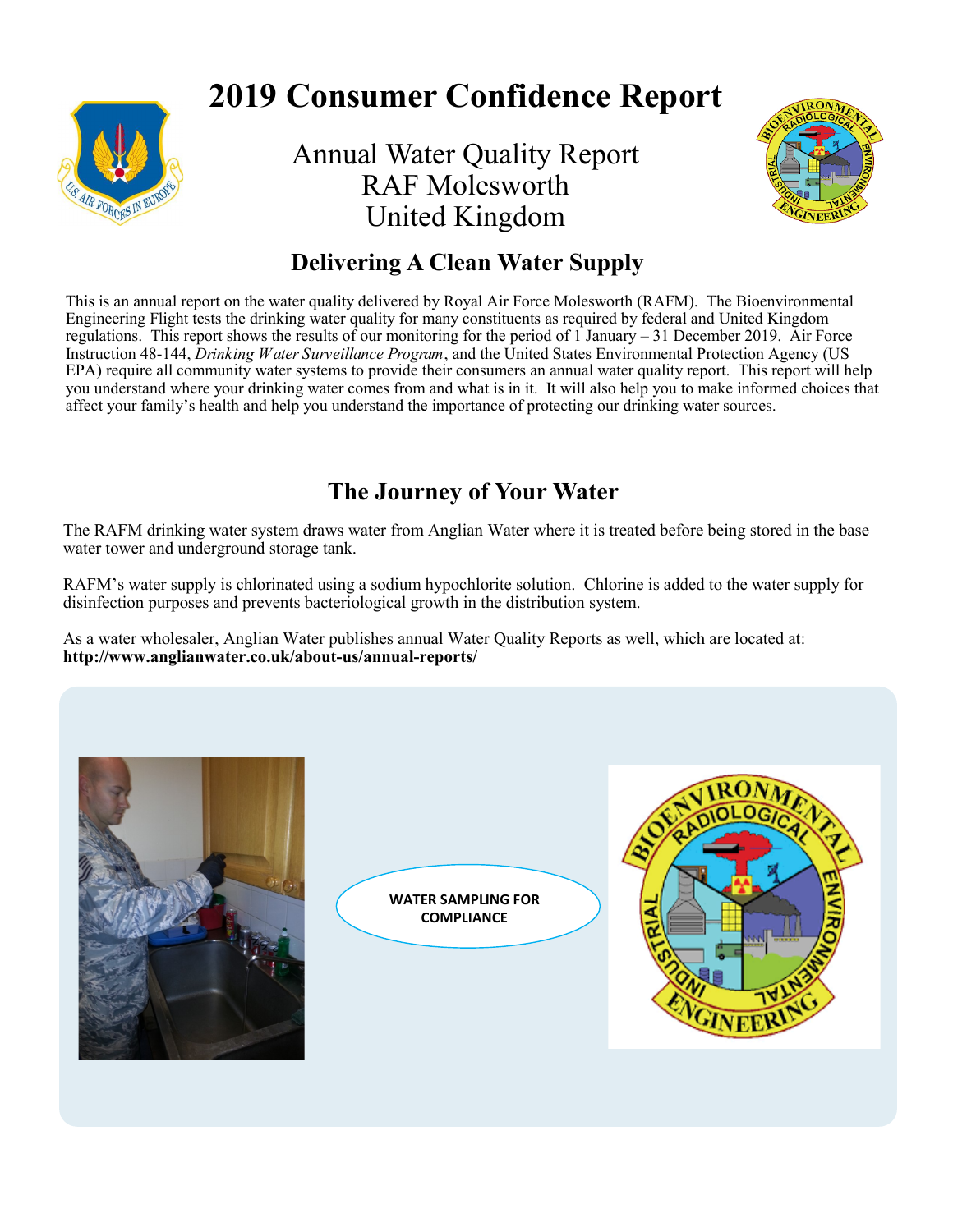# **Sources of Drinking Water**

Drinking water, including bottled water, may reasonably be expected to contain at least small amounts of some contaminants. The presence of contaminants does not necessarily indicate that the water poses a health risk. More info about contaminants and potential health effects can be obtained from the USEPA's Safe Drinking Water Information website at **https://www.epa.gov/ground-water-and-drinking-water/safe-drinking-waterinformation.** 

The sources of drinking water (both tap water and bottled water) include rivers, lakes, streams, ponds, reservoirs, springs, and wells. As water travels over the surface of the land or through the ground, it dissolves naturallyoccurring minerals and, in some cases, radioactive material, and can pick up substances resulting from the presence of animals or from human activity.

Contaminants that may be present in source water include:

- *Microbial contaminants,* such as viruses and bacteria, that may come from sewage treatment plants, septic systems, agricultural livestock operations, and wildlife.
- *Inorganic contaminants*, such as salts and metals, which can be naturally-occurring or resulting from urban storm water runoff, industrial or domestic wastewater discharges, oil and gas production, mining, or farming.
- *Pesticides and herbicides* that may come from a variety of sources such as agriculture, urban storm water runoff, and septic systems.
- *Organic chemical contaminants,* including synthetic and volatile organic chemicals that are byproducts of industrial processes and petroleum production, and can also come from gas stations, urban storm water runoff, and septic systems.
- *Radioactive contaminants,* which can be naturally occurring or resulting from oil and gas production and mining activities.

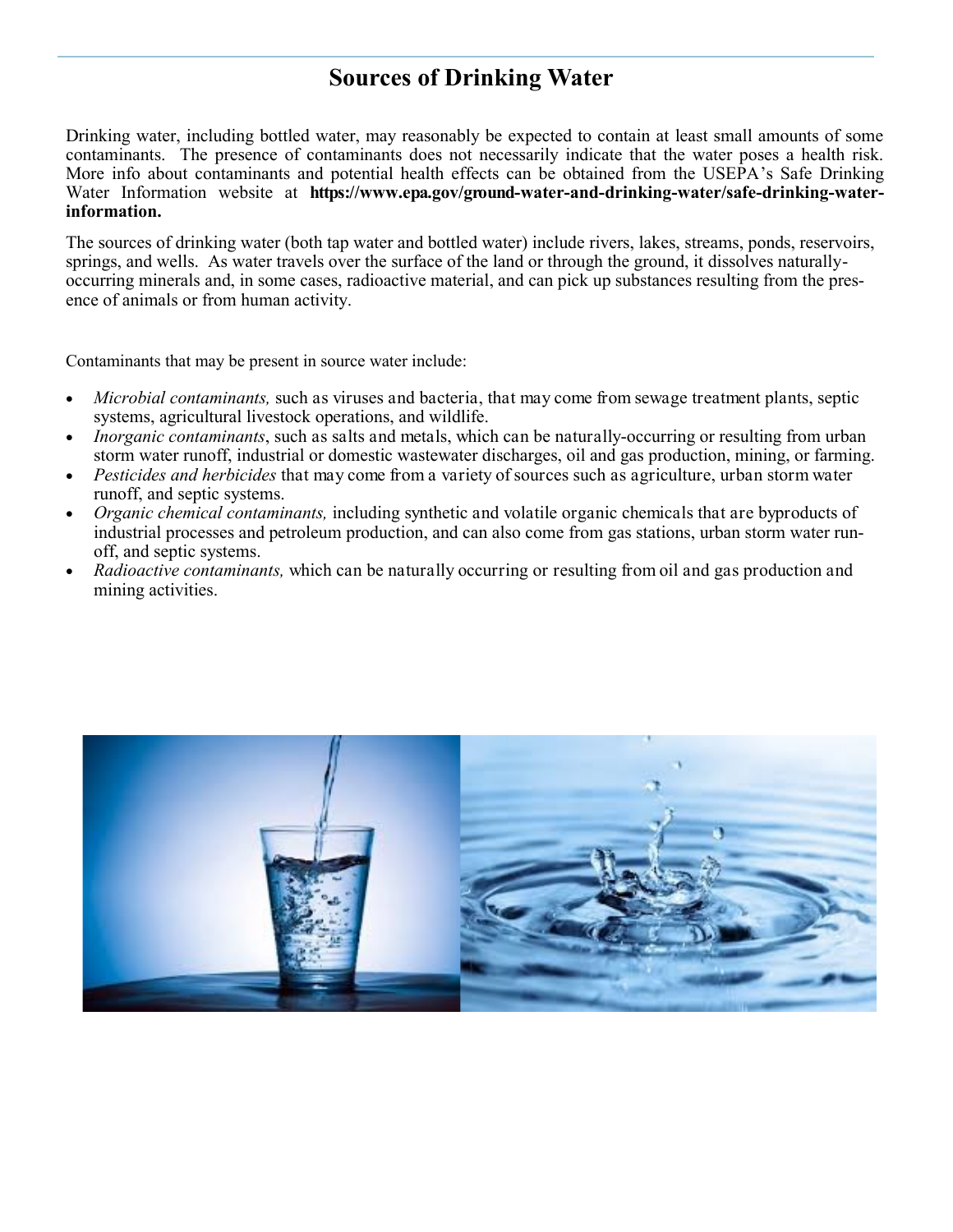### **Water Monitoring Results Summary**

*In order to ensure that tap water is safe to drink, the U.S. Environmental Protection Agency (USEPA) and the Final Governing Standard for United Kingdom (FGS-UK) prescribe regulations that limit the amount of certain contaminants in water provided by public water systems. Department regulations also establish limits for contaminants in bottled water that provide the same protection for public health.*

**Tables 1 – 6 list all of the primary drinking water standard contaminants that were detected during the most recent sampling for the constituent.** The presence of these contaminants in the water does not necessarily indicate that the water poses a health risk. The FGS-UK requires us to monitor certain contaminants less than once per year because the concentrations of these contaminants are not expected to vary significantly from year to year. Some of the data, though representative of the water quality, is more than one-year old. **NOTE: Terms and abbreviations used in this report are located on the final page of this report.**

|                                                 |                                | TABLE 1                                                                                                                                  |                      |                                         |  |  |  |  |  |
|-------------------------------------------------|--------------------------------|------------------------------------------------------------------------------------------------------------------------------------------|----------------------|-----------------------------------------|--|--|--|--|--|
|                                                 | DETECTION OF COLIFORM BACTERIA |                                                                                                                                          |                      |                                         |  |  |  |  |  |
|                                                 | $1$ JAN $-$ 31 DEC 2019        |                                                                                                                                          |                      |                                         |  |  |  |  |  |
|                                                 |                                |                                                                                                                                          |                      |                                         |  |  |  |  |  |
| <b>Parameter and</b><br><b>Units of Measure</b> | Highest No.<br>of Detection    | <b>MCL</b>                                                                                                                               | <b>PHG</b><br>(MCLG) | <b>Typical source of Bacteria</b>       |  |  |  |  |  |
| Coliform, Total                                 | $\Omega$                       | No more than 1 positive monthly<br>sample                                                                                                | $\theta$             | Naturally present in the<br>environment |  |  |  |  |  |
| Coliform, Fecal or<br>E.coli                    | $\Omega$                       | A routine sample and a repeat sam-<br>ple are total coliform positive, and<br>one of these is also fecal coliform or<br>E. coli positive | $\Omega$             | Human and animal fecal waste            |  |  |  |  |  |

| TABLE 2<br>LEAD AND COPPER                    |                                                                                                                                                                                                     |         |          |      |          |                                                                                                                                             |  |  |
|-----------------------------------------------|-----------------------------------------------------------------------------------------------------------------------------------------------------------------------------------------------------|---------|----------|------|----------|---------------------------------------------------------------------------------------------------------------------------------------------|--|--|
|                                               | AUGUST 2017<br>(LEAD AND COPPER SAMPLING REQUIRED EVERY 3 YEARS)                                                                                                                                    |         |          |      |          |                                                                                                                                             |  |  |
| Parameter and<br><b>Units of Meas-</b><br>ure | $90^{th}\%$<br><b>Sites</b><br><b>PHG</b><br><b>Samples</b><br><b>MCL</b><br><b>Exceeding</b><br><b>Typical source of Contaminant</b><br>Level<br><b>Collected</b><br>(MCLG)<br><b>MCL</b><br>Found |         |          |      |          |                                                                                                                                             |  |  |
| Lead (mg/L)                                   | 10                                                                                                                                                                                                  | 0.00074 | $\Omega$ | 0.01 | $\theta$ | Internal corrosion of household water<br>plumbing systems; discharges from indus-<br>trial manufacturers; erosion of natural de-<br>posits. |  |  |
| Copper $(mg/L)$                               | 10                                                                                                                                                                                                  | 0.31    | $\Omega$ | 1.3  | 1.3      | Internal corrosion of household water<br>plumbing systems; discharges from indus-<br>trial manufacturers; erosion of natural de-<br>posits. |  |  |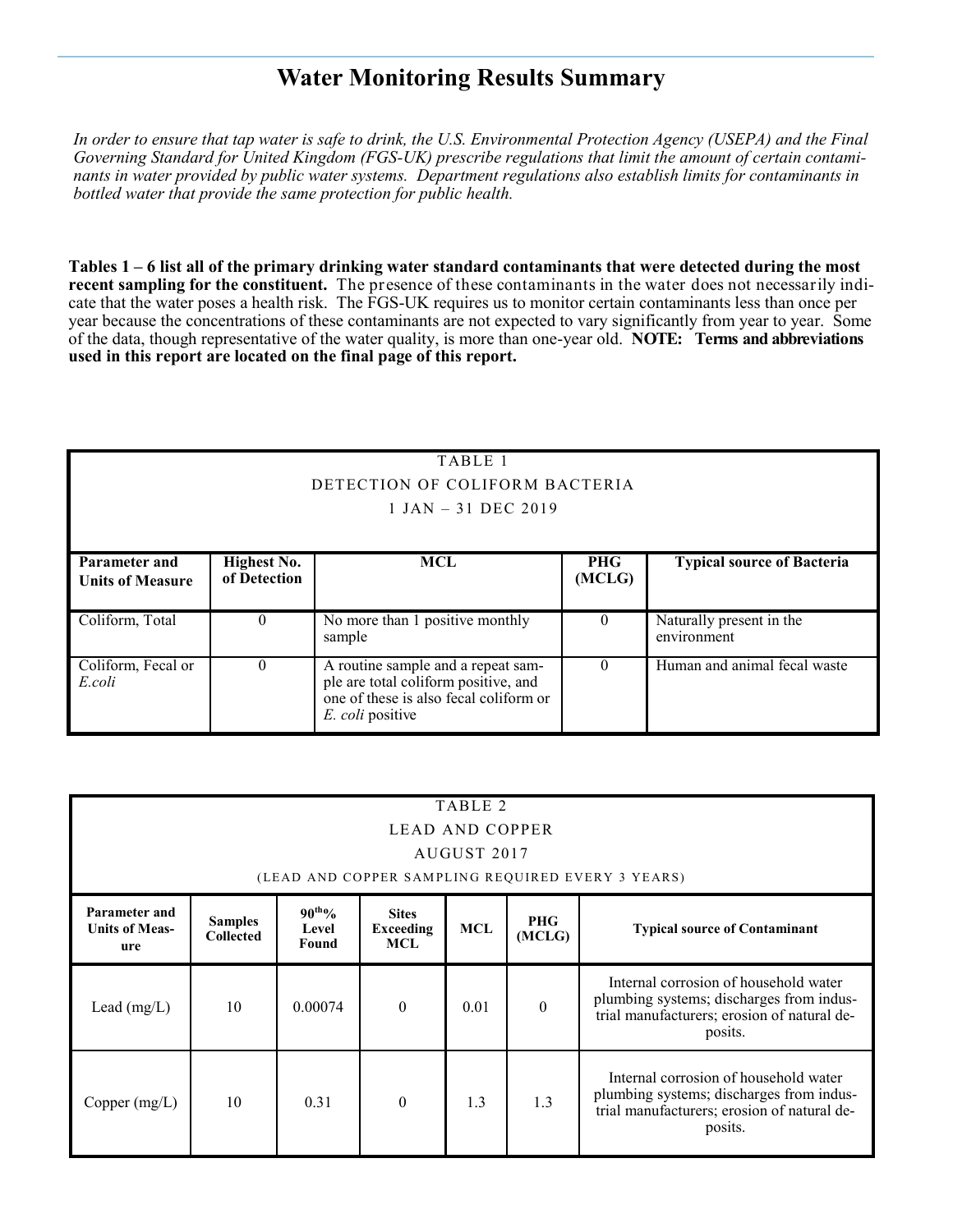| TABLE 3<br><b>INORGANIC CONTAMINANTS</b><br>1 JAN - 31 DEC 2019 |                                            |                                              |                 |                      |                                                                                                                                                                                             |  |
|-----------------------------------------------------------------|--------------------------------------------|----------------------------------------------|-----------------|----------------------|---------------------------------------------------------------------------------------------------------------------------------------------------------------------------------------------|--|
| <b>Parameter and</b><br><b>Units of Measure</b>                 | <b>Highest</b><br>Level<br><b>Detected</b> | <b>Range of</b><br>Levels<br><b>Detected</b> | <b>MCL</b>      | <b>PHG</b><br>(MCLG) | <b>Major Sources in Drinking Water</b>                                                                                                                                                      |  |
| Antimony (ppb)                                                  | 0.52                                       | $0.44 - 0.52$                                | 5               | 5                    | Discharge from petroleum refineries;<br>fire retardants; ceramics; electronics;<br>solder                                                                                                   |  |
| Arsenic (ppb)                                                   | 0.44                                       | $0.36 - 0.44$                                | $\overline{10}$ | $\theta$             | Erosion of natural deposits; runoff<br>from orchards; glass and electronics<br>production wastes                                                                                            |  |
| Boron (ppm)                                                     | 0.1                                        | $0.0.091 - 0.1$                              | $\mathbf{1}$    | N/A                  | Released from rocks and soils through<br>weathering                                                                                                                                         |  |
| Bromate (ppb)                                                   | $\overline{5.7}$                           | $3.0 - 5.7$                                  | $\overline{10}$ | $\Omega$             | By-product of drinking water<br>disinfection                                                                                                                                                |  |
| Cadmium (ppb)                                                   | 0.038                                      | $0.021 - 0.038$                              | $\overline{5}$  | 5                    | Corrosion of galvanized pipes; erosion<br>of natural deposits; discharge from<br>metal refineries; runoff from waste<br>batteries and paints                                                |  |
| Chromium (ppb)                                                  | 0.39                                       | $0.11 - 0.39$                                | $\overline{50}$ | 50                   | Discharge from steel and pulp mills;<br>erosion of natural deposits                                                                                                                         |  |
| Cyanide (ppb)                                                   | 8.4                                        | $1.7 - 8.4$                                  | $\overline{50}$ | $\overline{50}$      | Discharge from steel/metal factories;<br>discharge from plastic and fertilizer<br>factories                                                                                                 |  |
| Fluoride (ppm)                                                  | 0.3                                        | $0.29 - 0.3$                                 | 1.5             | 1.5                  | Erosion of natural deposits; water<br>additive; discharge from fertilizer and<br>aluminum plants                                                                                            |  |
| Mercury (ppb)                                                   | 0.012                                      | $\sqrt{0.011 - 0.012}$                       | 1               | 1                    | Erosion of natural deposits; discharge<br>from refineries and factories; runoff<br>from landfills; runoff from cropland                                                                     |  |
| Nitrate (as NO3) (ppm)                                          | 32                                         | $13 - 32$                                    | $\overline{45}$ | $\overline{45}$      | Runoff and leaching from fertilizer<br>use; leaching from septic tanks and<br>sewage; erosion of natural deposits                                                                           |  |
| Nitrite (as N) (ppm)                                            | 0.01                                       | $0.0029 - 0.01$                              | 0.15            | 0.15                 | Runoff and leaching from fertilizer<br>use; leaching from septic tanks and<br>sewage; erosion of natural deposits                                                                           |  |
| Selenium (ppb)                                                  | 0.49                                       | $\overline{0.42 - 0.49}$                     | $\overline{10}$ | 10                   | Discharge from petroleum, glass, and<br>metal refineries; erosion of natural<br>deposits; discharge from mines and<br>chemical manufacturers; runoff from<br>livestock lots (feed additive) |  |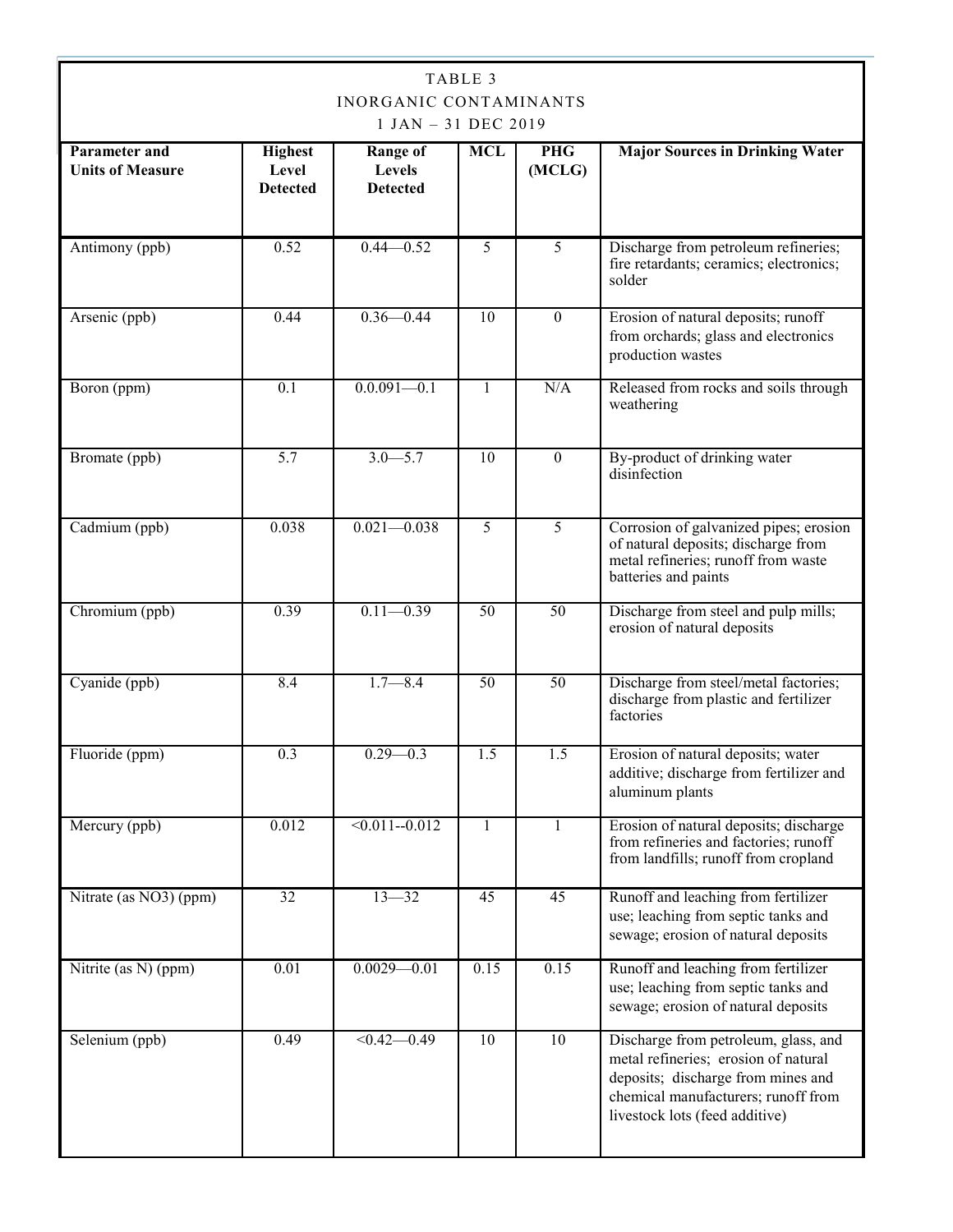| TABLE 4<br><b>VOLATILE ORGANIC COMPOUNDS</b><br>$1$ JAN $-$ 31 DEC 2019 |                                            |                                                     |     |                      |                                                                            |  |
|-------------------------------------------------------------------------|--------------------------------------------|-----------------------------------------------------|-----|----------------------|----------------------------------------------------------------------------|--|
| <b>Parameter and</b><br><b>Units of Measure</b>                         | <b>Highest</b><br>Level<br><b>Detected</b> | <b>Range of</b><br><b>Levels</b><br><b>Detected</b> | MCL | <b>PHG</b><br>(MCLG) | <b>Major Sources in Drinking Water</b>                                     |  |
| Benzene (ppb)                                                           | 0.018                                      | $\leq 0.013 - 0.018$                                |     | $\theta$             | Discharge from factories; leaching<br>from gas storage tanks and landfills |  |
| 1-2-Dichloroethane<br>(ppb)                                             | < 0.024                                    | < 0.024                                             | 3   | $\theta$             | Discharge from industrial chemical<br>factories                            |  |
| TTHMs [Total trihalome-<br>thanes] (ppb)                                | 39                                         | 39                                                  | 80  | N/A                  | By-product of drinking water<br>disinfection                               |  |
| HAA5 [Haloacetic Acids]<br>(ppb)                                        | 3.3                                        | 3.3                                                 | 60  | 60                   | By-product of drinking water<br>disinfection                               |  |

| TABLE 5<br>RADIOACTIVE CONTAMINANTS<br>$1$ JAN $-$ 31 DEC 2019 |                                            |                                              |            |                      |                                        |  |
|----------------------------------------------------------------|--------------------------------------------|----------------------------------------------|------------|----------------------|----------------------------------------|--|
| <b>Parameter and</b><br><b>Units of Measure</b>                | <b>Highest</b><br>Level<br><b>Detected</b> | Range of<br><b>Levels</b><br><b>Detected</b> | <b>MCL</b> | <b>PHG</b><br>(MCLG) | <b>Major Sources in Drinking Water</b> |  |
| $\overline{\text{Gross}}$ Alpha (Bq/L)                         | 0.04                                       | 0.04                                         | 0.555      | $\theta$             | Erosion of natural deposits            |  |
| Gross Beta (Bq/L)                                              | 0.35                                       | $0.21 - 0.35$                                | 1.85       | $\theta$             | Erosion of natural deposits            |  |

| TABLE 6<br>SYNTHETIC ORGANIC CONTAMINANTS<br>$1$ JAN $-$ 31 DEC 2019 |                                            |                                              |            |                      |                                                                        |
|----------------------------------------------------------------------|--------------------------------------------|----------------------------------------------|------------|----------------------|------------------------------------------------------------------------|
| <b>Parameter and</b><br><b>Units of Measure</b>                      | <b>Highest</b><br>Level<br><b>Detected</b> | Range of<br><b>Levels</b><br><b>Detected</b> | <b>MCL</b> | <b>PHG</b><br>(MCLG) | <b>Major Sources in Drinking Water</b>                                 |
| Benzo(a)pyrene (ppb)                                                 | < 0.00038                                  | < 0.00038                                    | 0.01       | $\Omega$             | Leaching from linings of water storage<br>tanks and distribution lines |
| Pesticides, total<br>(calculated) (ppb)                              | 0.102                                      | $0.0541 - 0.102$                             | 0.5        | $\theta$             | Leeching from farm land                                                |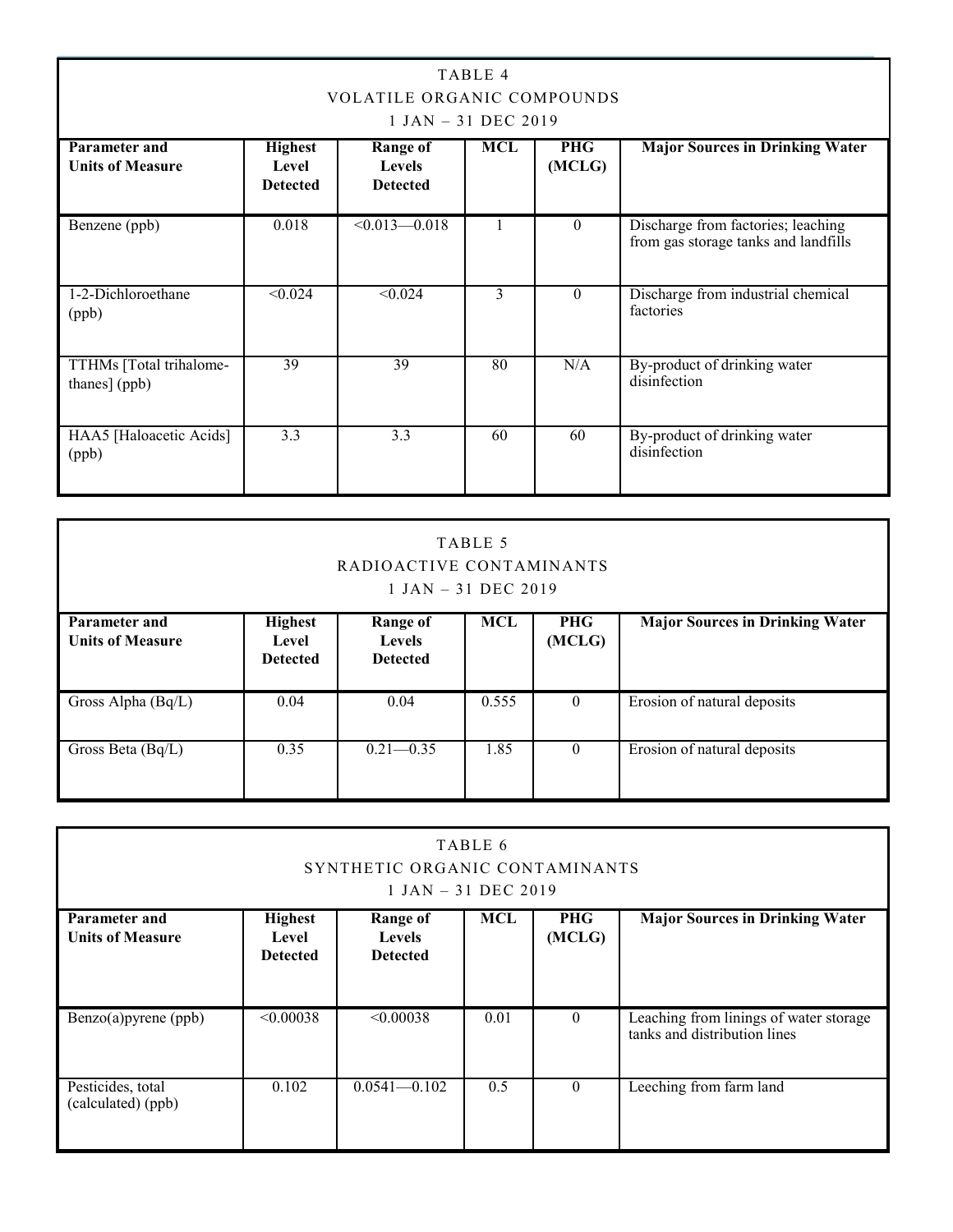| TABLE 7<br>SECONDARY DRINKING WATER STANDARDS<br>$1$ JAN $-$ 31 DEC 2019 |                                                                                            |                                                     |                 |                      |                                                              |  |
|--------------------------------------------------------------------------|--------------------------------------------------------------------------------------------|-----------------------------------------------------|-----------------|----------------------|--------------------------------------------------------------|--|
| Parameter and<br><b>Units of Measure</b>                                 | <b>Highest</b><br><b>Level</b><br><b>Detected</b>                                          | <b>Range of</b><br><b>Levels</b><br><b>Detected</b> | <b>MCL</b>      | <b>PHG</b><br>(MCLG) | <b>Major Sources in Drinking Water</b>                       |  |
| Chloride (ppm)                                                           | 100                                                                                        | $97 - 100$                                          | 250             | N/A                  | Runoff/leaching from natural deposits;<br>seawater influence |  |
| Color (ppm Pt/Co scale)                                                  | $\overline{2.1}$                                                                           | $1.3 - 2.1$                                         | 20              | N/A                  | Naturally-occurring organic materials                        |  |
| Iron (ppb Fe)                                                            | 34                                                                                         | $20 - 34$                                           | 200             | N/A                  | Leaching from natural deposits;<br>industrial wastes         |  |
| Manganese (ppb)                                                          | 1.6                                                                                        | $0.75 - 1.6$                                        | $\overline{50}$ | N/A                  | Leaching from natural deposits;<br>industrial wastes         |  |
| Odor                                                                     | Acceptable to Consumers and no<br>Naturally-occurring organic materials<br>Abnormal Change |                                                     |                 |                      |                                                              |  |
| Sulfate (ppm $SO_4/L$ )                                                  | 130                                                                                        | $120 - 130$                                         | 250             | N/A                  | Runoff/leaching from natural deposits;<br>industrial wastes  |  |
| Taste                                                                    | Acceptable to Consumers and no<br>Naturally-occurring organic materials<br>Abnormal Change |                                                     |                 |                      |                                                              |  |
| Turbidity (NTU)                                                          | 0.21                                                                                       | $0.19 - 0.21$                                       | Soil runoff     |                      |                                                              |  |

### **What Should You Know About Certain Contaminants?**

#### **Nitrate**

Although the level of nitrate (refer to Table 2) is consistently not above the health effect level, the EPA requires the following information be included in this report:

"Nitrate in drinking water at levels above 10 ppm is a health risk for infants of less than six months of age. High nitrate levels in drinking water can cause blue-baby syndrome. Nitrate levels may rise quickly for short periods of time because of rainfall or agricultural activity. If you are caring for an infant, you should ask advice from your health care provider."